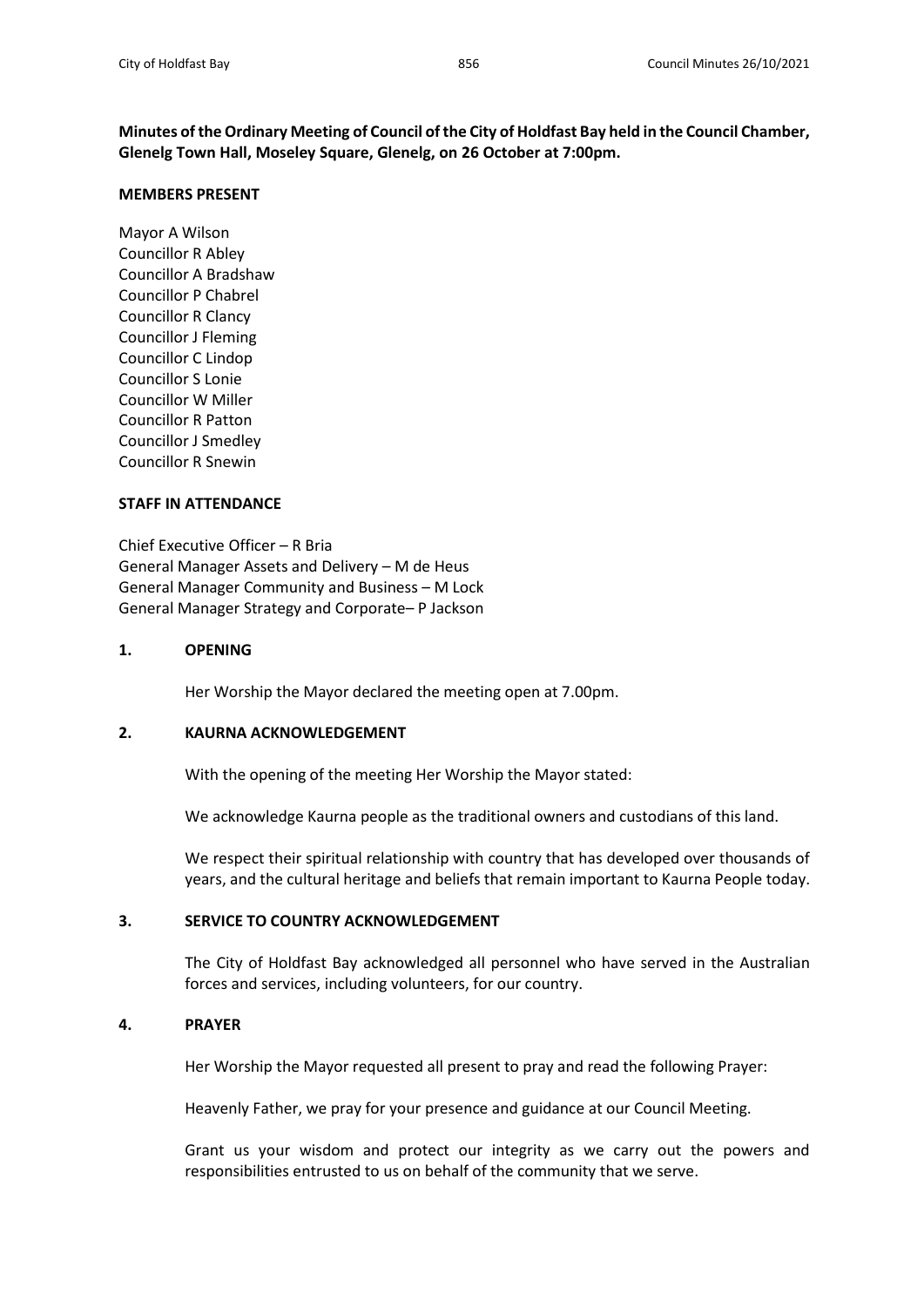# **5. APOLOGIES**

- 5.1 Apologies Received Nil
- 5.2 Absent Nil

# **6. ITEMS PRESENTED TO COUNCIL -** Nil

# **7. DECLARATION OF INTEREST**

Members were reminded to declare their interest before each item.

# **8. CONFIRMATION OF MINUTES**

**Motion C261021/2448**

**That the minutes of the Ordinary Meeting of Council held on 12 October 2021 be taken as read and confirmed.**

Moved Councillor Lonie, Seconded Councillor Miller **Carried Unanimously**

# **9. PUBLIC PRESENTATIONS**

- 9.1 **Petitions** Nil
- 9.2 **Presentations -** Nil

# 9.3 **Deputations**

9.3.1 **HoldUp Youth Committee – Lachlan Van Dyke and Hanri Botes** *Mayor Wilson approved a deputation request from Elroy-Jordan Peters for Lachlan Van Dyke and Hanri Botes, on behalf of the HoldUp Youth Committee to speak to Council regarding the process that has been undertaken to review and update the Youth Policy.*

# **10. QUESTIONS BY MEMBERS**

### 10.1 **Without Notice**

### 10.1.1 **Brighton Oval Fencing Extension**

Councillor Fleming asked a question in relation to the netting at Brighton Oval.

GM Strategy and Corporate took the question on notice.

# 10.1.2 **Our Place Newsletter**

Councillor Patton asked a question in relation to extending the circulation of the Our Place Newsletter.

GM Community and Business provided a response.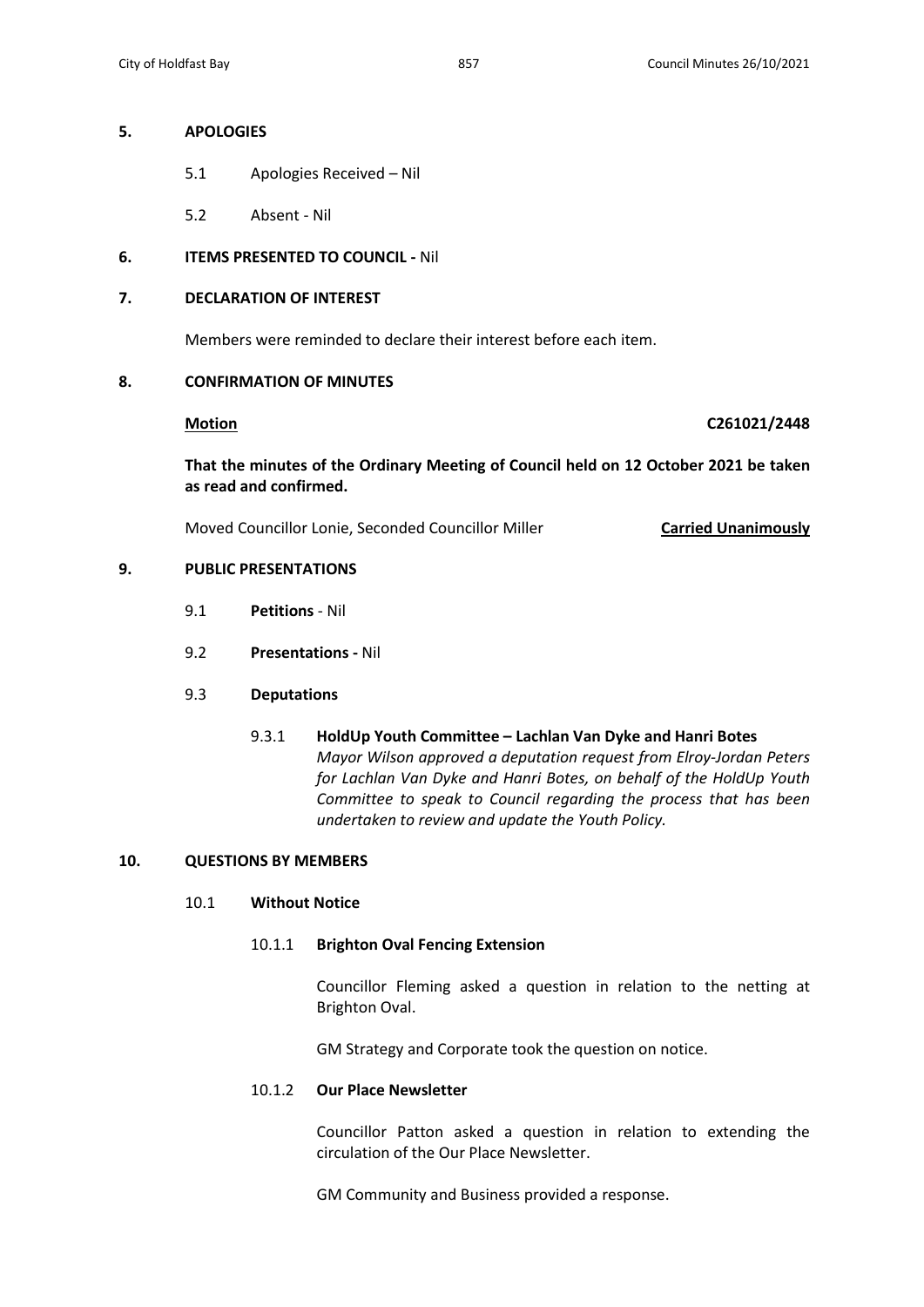# 10.1.3 **Local Government Association Discussion Paper on Container Deposit Scheme**

Councillor Lindop asked a question in relation to the LGA Discussion Paper on Container Deposit Scheme.

GM Assets and Delivery provided a response.

# 10.1.4 **Esplanade Bunting**

Councillor Lindop asked a question in relation to the bunting on the Esplanade, opposite Edward Street.

GM Assets and Delivery took the question on notice.

### 10.1.5 **Beach Access**

Councillor Lindop asked a question in relation to beach access to the Brighton Surf Lifesaving Club.

GM Assets and Delivery provided a response.

### 10.1.6 **Glenelg Ferris Wheel**

Councillor Miller asked a question in relation to the Glenelg Ferris Wheel.

GM Community and Business took the question on notice.

### 10.1.7 **Rates**

Councillor Bradshaw asked a number of questions in relation to the payment of rates annually.

CEO provided a response.

10.1.8 Councillor Smedley asked a question in relation to the percentage of ratepayers who pay annually vs quarterly.

CEO provided a response.

# 10.2 **On Notice**

10.2.1 **Staff Accommodation** (Report No: 366/21)

Councillor Clancy asked the following questions:

- 1. How many staff work at Glenelg?
- 2. How many staff require a desk at both sites?
- 3. How many staff work from home?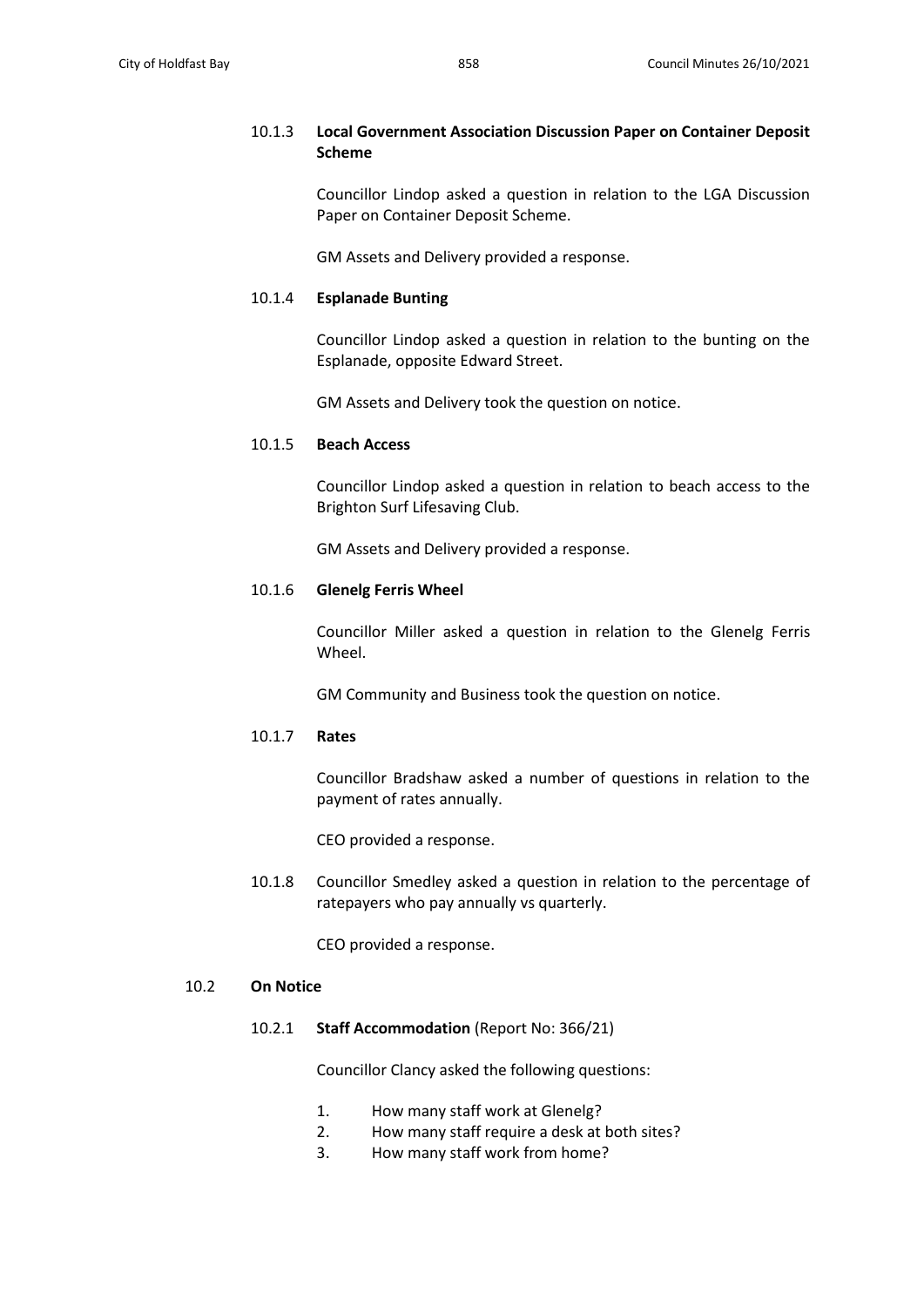- 4. Is hot desking in place at Brighton site?
- 5. Is hot desking in place at Glenelg site?
- 6. What number of staff work part time?

### **ANSWER – Chief Executive Officer**

The answers to the questions are for the Municipal Operations of Council.

- 1. There is a total of 46 staff that work from various locations at Glenelg, currently including the Town Hall and Library.
- 2. There are 2 staff that require a desk at both Brighton and Glenelg.
- 3. There are 10 staff who have regular arrangements to work from home 1-2 days per week. There are numerous staff that work at home on an ad-hoc basis. Currently there are no staff working from home on a full-time basis. All working from home arrangements (regular and ad-hoc) are managed through our "Home Based and Out of Office Work Procedure".
- 4. There are no designated spaces for "hot desking" due to floor capacity constraints. If required, staff will use free spaces available on a given day. However, in the current environment this must be managed carefully as "hot desking" is not recommended as part of SA Health's risk mitigation advice through during the COVID-19 pandemic due to cleaning requirements. Instructions have been developed on the cleaning requirements of shared works spaces.
- 5. There are no designated spaces for "hot desking" due to floor capacity constraints. The same applies as the previous response.
- 6. There are 54 staff who work part time.

# 10.2.2 **Collaboration with West Torrens and Marion Councils** (Report No: 367/21)

Councillor Clancy asked the following questions:

"Could administration advise what meetings have been held with adjoining councils to collaborate to reduce costs or improve our environment in the last two years?

What has been the result of those meetings?

What approaches have been made by the adjoining councils"?

Cr Clancy is aware of discussions in relation to storm water.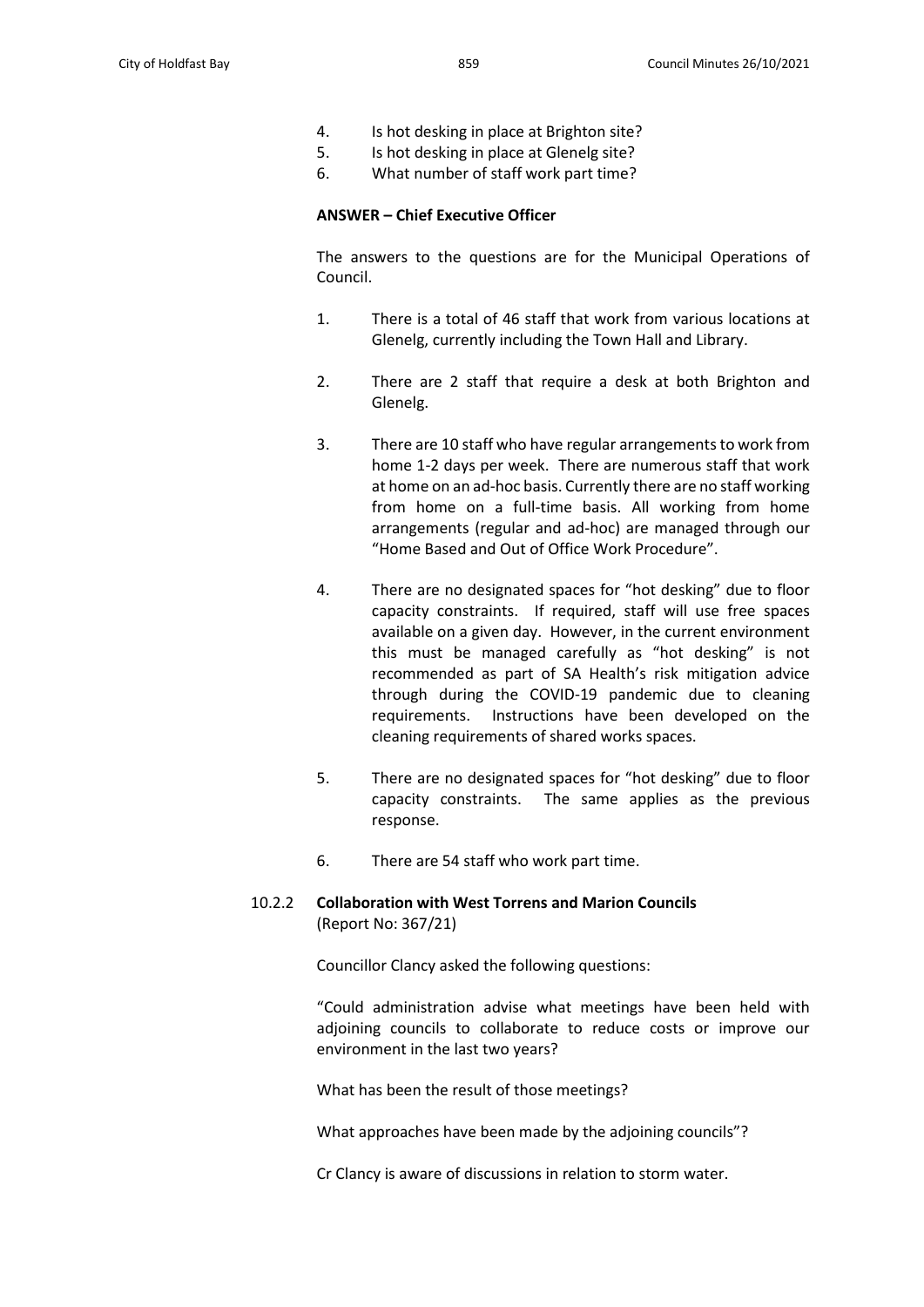# **ANSWER – Chief Executive Officer**

The answers to the questions will be tabled at the Council meeting on 9 November 2021 as information was not gathered on time.

## **11. MEMBER'S ACTIVITY REPORTS** - Nil

# **12. MOTIONS ON NOTICE** - Nil

# **13. ADJOURNED MATTER -** Nil

### **14. REPORTS OF MANAGEMENT COMMITTEES AND SUBSIDIARIES**

14.1 **Draft Minutes – Alwyndor Management Committee – 30 September 2021** (Report No: 361/21)

> The draft minutes of the Alwyndor Management Committee meeting held on 30 September 2021 were provided for information.

### **Motion C261021/2449**

**1. That the draft minutes of the Alwyndor Management Committee meeting held on 30 September 2021 be noted.**

# **RETAIN IN CONFIDENCE - Section 91(7) Order**

**2. That having considered Attachment 2 to Report No: 361/21 Draft Minutes – Alwyndor Management Committee – 30 September 2021 in confidence under section 90(2) and (3)(b) of the** *Local Government Act 1999***, the Council, pursuant to section 91(7) of the Act orders that Attachment 2 be retained in confidence for a period of 24 months and that this order be reviewed every 12 months.**

Moved Councillor Lonie, Seconded Councillor Snewin **Carried Unanimously**

14.2 **Minutes – Jetty Road Mainstreet Committee – 6 October 2021** (Report No: 357/21)

> The Minutes of the Jetty Road Mainstreet Committee meeting held on 6 October were presented for Council's information.

> Jetty Road Mainstreet Committee Agenda, Reports and Minutes are available on Council's website and the meetings are open to the public.

# **Motion C261021/2450**

**That Council notes the minutes of the Jetty Road Mainstreet Committee of 6 October 2021.**

Moved Councillor Abley, Seconded Councillor Miller **Carried Unanimously**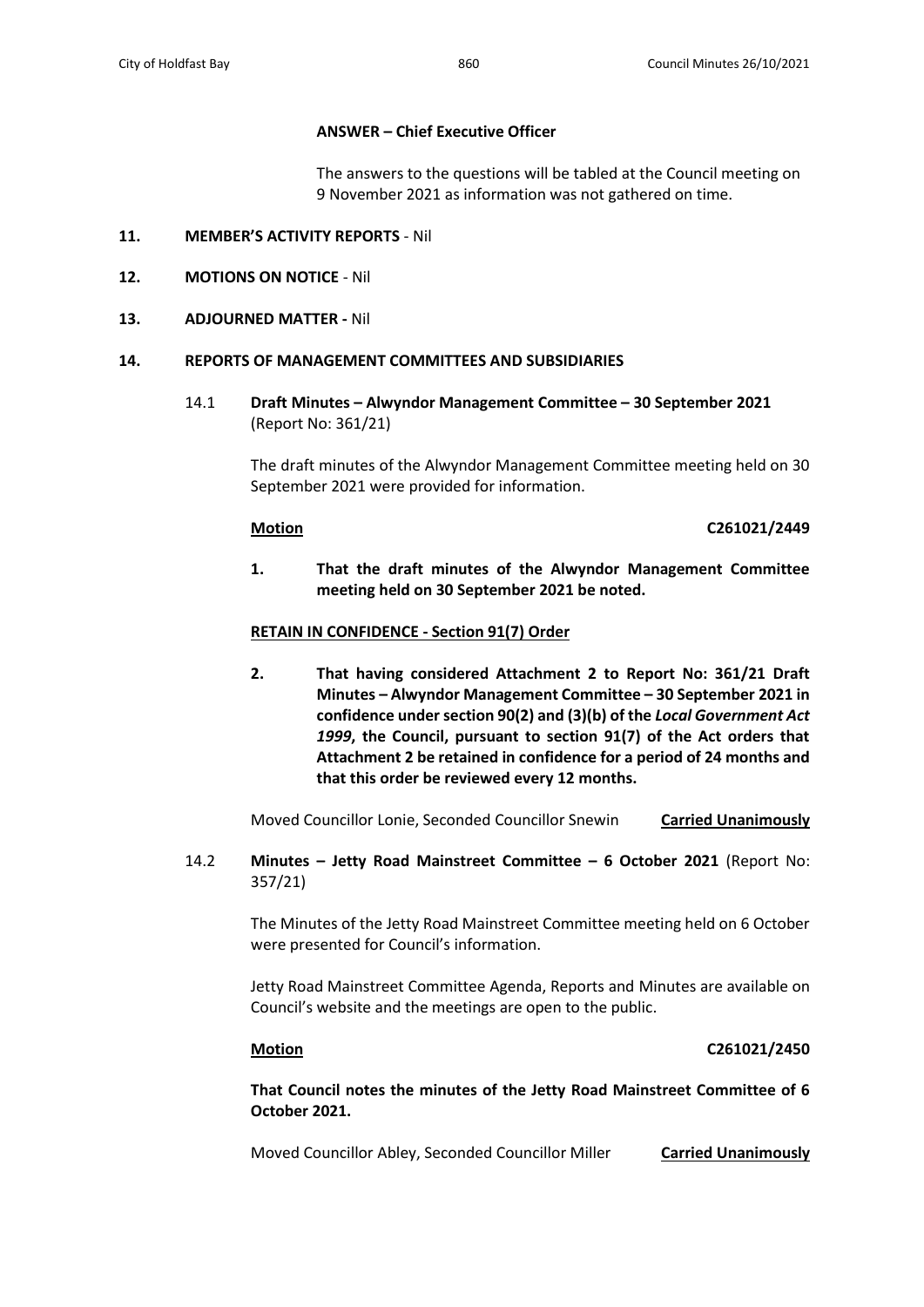### **15. REPORTS BY OFFICERS**

15.1 **Items in Brief** (Report No: 363/21)

These items are presented for the information of Members.

After noting the report any items of interest can be discussed and, if required, further motions proposed.

### **Motion C261021/2451**

### **That the following items be noted and items of interest discussed:**

- **1. Play Streets Partnership**
- **2. Dry Zone Signage**
- **3. New Local Heritage Listings**
- **4. First Quarter Grants Update**

Moved Councillor Lonie, Seconded Councillor Lindop **Carried Unanimously**

# 15.2 **Budget and Annual Business Plan Update – as at 30 September 2021**  (Report No: 364/21)

This report covered the first update of Council's 2021/22 budget conducted as at 30 September 2021.

A comprehensive review of Municipal budgets decreased the forecast operating deficit by \$162,383 to \$106,854 due to additional revenue received through both the Supplementary Local Road Funding program and the LGA Mutual Liability Scheme's workers compensation rebate. This has been offset by increased operational expenditure already approved by Council. The original operating deficit was due to budget carry forwards from 2020/21.

Capital expenditure increased by \$115,000 as a result of a grant funded project for lighting at Dover Square Tennis Club and additional projects already approved by Council. This has been offset by an increase in capital revenue of \$76,290.

The financial reports were attached for Municipal and Alwyndor operations, commercial activities, and progress summaries and analysis of Annual Business Plan projects.

### **Motion C261021/2452**

- **1. That Council notes the first 2021/22 budget update for Council's municipal operations including:**
	- **(a) a decrease in the forecast operating deficit for 2021/22 of \$162,383 from \$269,237 to \$106,854;**
	- **(b) an increase in forecast capital expenditure of \$115,000 from \$25.116 million to \$25.231 million;**
	- **(c) an increase in forecast capital revenue of \$76,290 from \$3.821 million to \$3.897 million; and**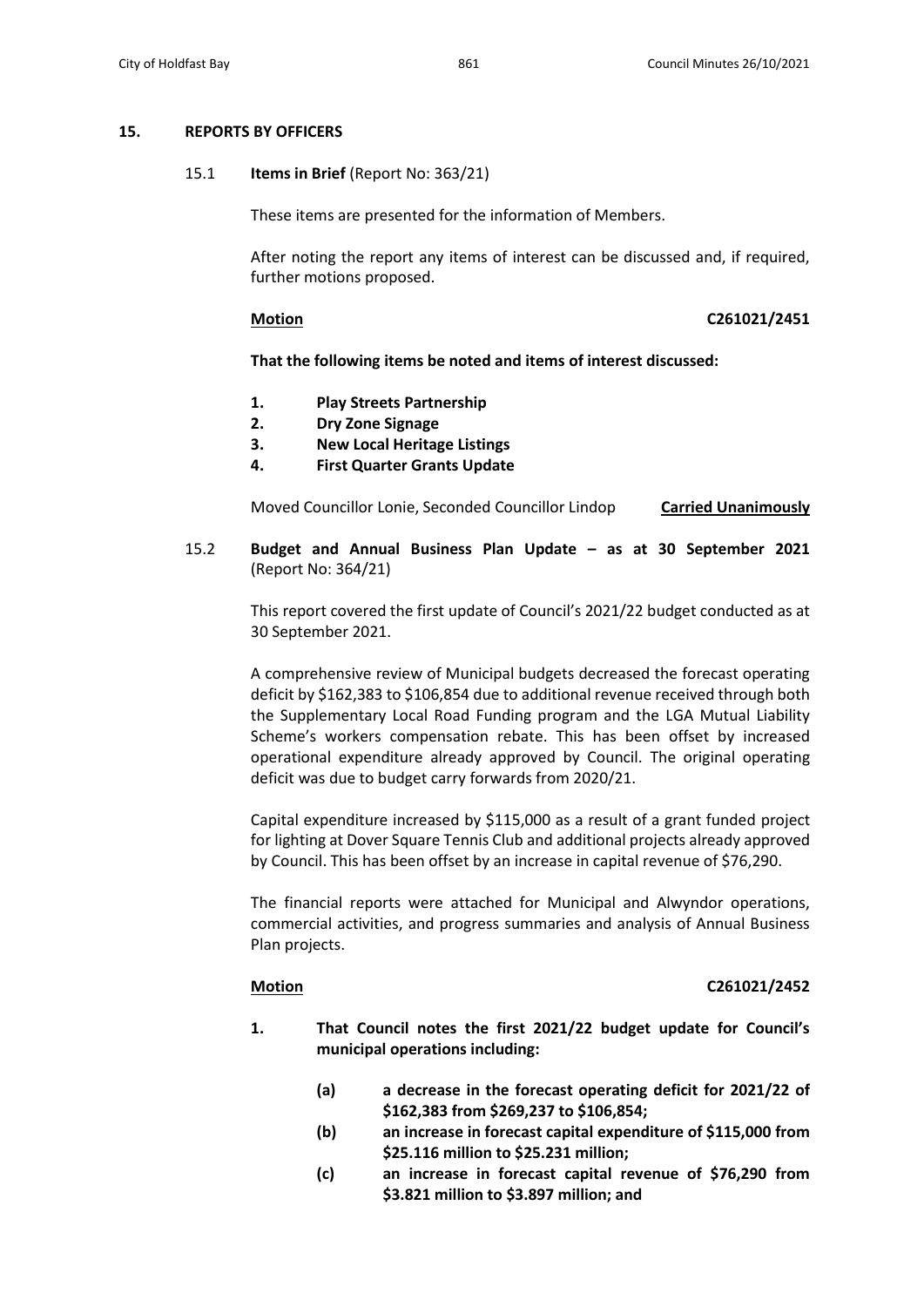- **(d) a decrease in forecast net financial liabilities of \$123,673 at 30 June 2021 from \$33.685 million to \$33.561 million.**
- **2. That Council notes for Alwyndor operations no change to the 2021/22 original budget forecast.**
- **3. That Council note the Annual Business Plan quarterly update for September 2021.**

Moved Councillor Smedley, Seconded Councillor Snewin **Carried Unanimously**

15.3 **Youth Policy Review** (Report No: 358/21)

The Youth Policy was reviewed and presented to Council for adoption. A tracked changes copy marked with proposed changes and a proposed final version were attached.

Consultation with the HoldUp Youth Committee and Sacred Heart College Year 12 Legal Studies students was undertaken as part of the review. Their recommendations were considered in context of other strategic documents and included where relevant.

### **Motion C261021/2453**

### **That Council endorses the updated Youth Policy.**

Moved Councillor Miller, Seconded Councillor Fleming **Carried Unanimously**

15.4 *Statutes Amendment (Local Government Review) Act 2021* **- Community Engagement Charter** (Report No: 359/21)

> As a result of recent amendments to the *Local Government Act 1999*, a large number of prescriptive statutory provisions relating to public consultation will be deleted.

> The changes mean that matters relating to public notices and community engagement will be regulated by:

- a Community Engagement Charter (CEC), published by the Minister (in the form of a Notice in the Gazette), which will apply state-wide; and
- a Community Engagement Policy which will need to be adopted by Council in due course, replacing the current policy.

The Local Government Association (the LGA) released a draft CEC for consultation and invited comments by 28 October 2021.

A suggested draft response was provided for Council's endorsement.

### **Motion C261021/2454**

**That Council:**

**1. notes the draft Community Engagement Charter.**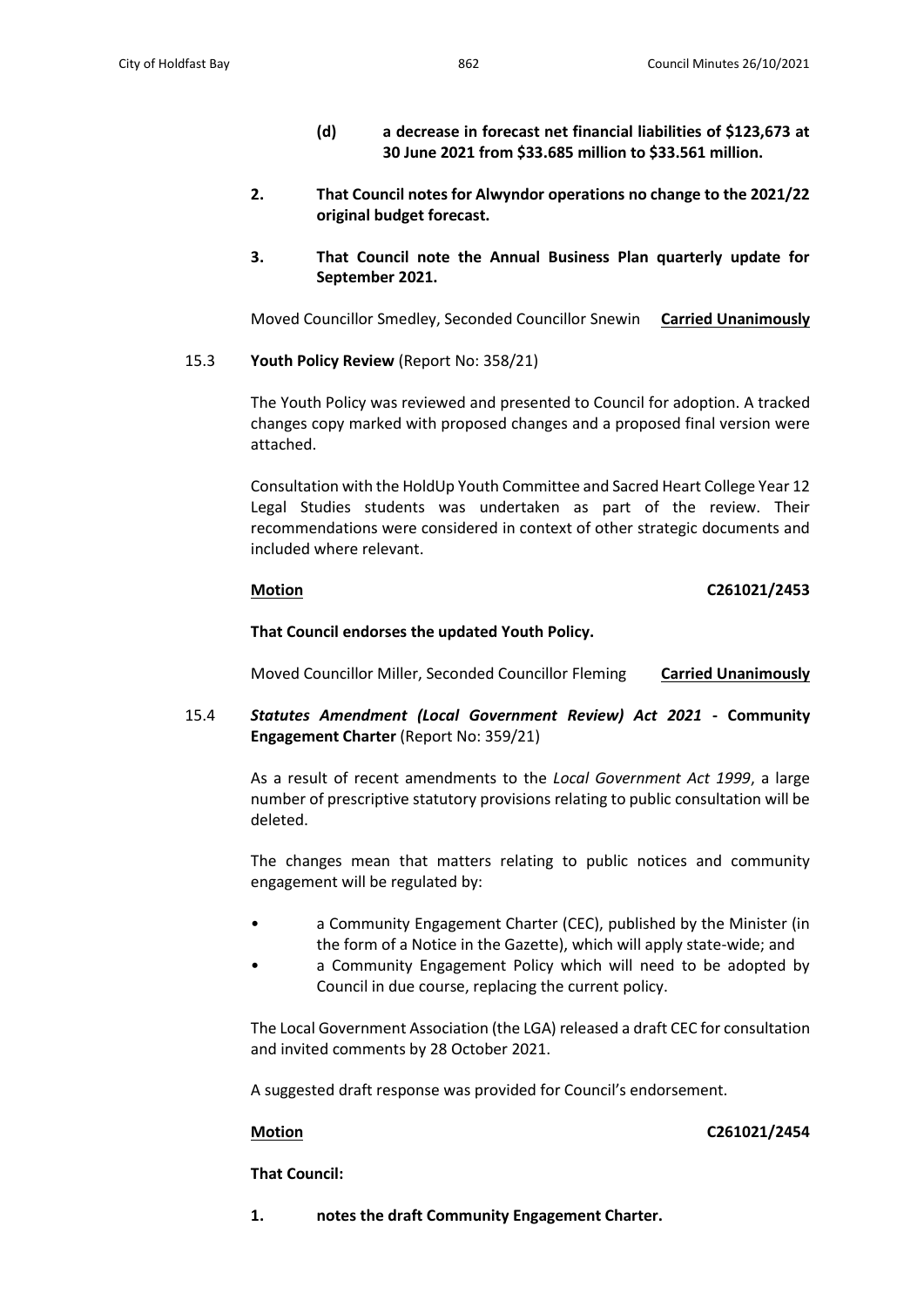**2. endorses the proposed response to the Local Government Association (Attachment 2) and authorises the Chief Executive Officer to send the response on Council's behalf with any minor amendments as required.**

Moved Councillor Abley, Seconded Councillor Lonie **Carried Unanimously**

# 15.5 **Local Government Association (LGA) Annual General Meeting 2021** (Report No: 353/21)

The Local Government Association SA (LGA) Annual General Meeting (AGM) will be held on 29 October 2021 and the Agenda was presented to Council for consideration.

Council's voting delegate to the LGA Meetings has historically been the Mayor (which has been maintained with Mayor Wilson registered as the voting delegate). The Local Government Finance Authority (LGFA) of South Australia host their AGM on the same day and per Council Report 244/21 considered on 27 July 2021, Mayor Wilson was Council's approved delegate to that meeting.

Council was required to consider the items on the LGA AGM agenda and provide guidance to Council's voting Delegate on how to vote for each item. Suggested positions were provided in the recommendations for consideration by Council.

### **Motion C261021/2455**

**That for the LGA Annual General Meeting, to be held on Friday 29 October 2021, Council:**

- **1. notes the Agenda, President's Address, Minutes of Previous Meeting and LGA Business (Items 6.1 to 6.10); and**
- **2. endorses that the Mayor attends as the voting Delegate and votes for the Recommendation Reports as detailed in Attachment 3.**

Moved Councillor Lindop, Seconded Councillor Abley **Carried Unanimously**

### 15.6 **2020-21 General Purpose Financial Statements** (Report No: 362/21)

The completed financial statements for the year ended 30 June 2021 were reviewed by the Audit Committee and audited by Council's external audit firm, Dean Newbery, who have indicated that an unqualified audit opinion will be provided. They were presented to Council to be received, noted and authorised.

The consolidated operating result before capital revenues is \$1,289,000 (surplus) comprising \$2,048,000 rounded surplus from Council's municipal operations and (\$759,000) deficit from Alwyndor operations. Contained in Council's municipal operations result was a \$66,000 surplus from Council's equity interest in Southern Region Waste Resource Authority (SRWRA).

The operating result has varied from the preliminary result reported to Council on 24 August 2021 (Report 285/21). The municipal surplus result increased by \$430,000 while Alwyndor had a \$52,000 decrease in its deficit. The major reasons for the municipal variance were increased final depreciation \$111,000, decreased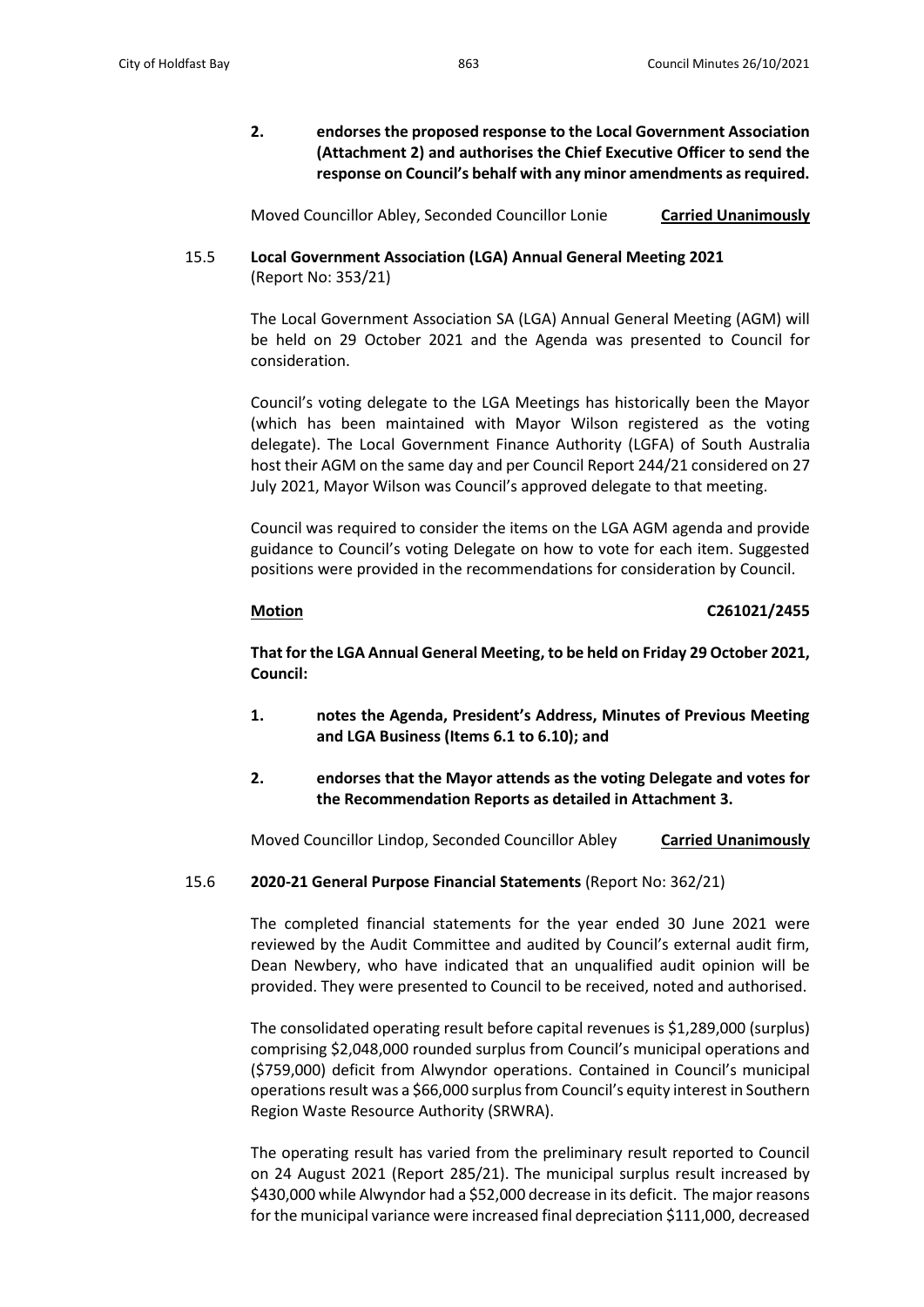SRWRA net surplus result \$116,000, and the processing of final end-of–year accruals for invoice payments and caravan park income \$24,000 net. A further \$733,000 positive variance occurred in the accounting treatment of the federally funded Local Roads and Community Infrastructure program grant.

Loan receivables were reviewed and considered by the Audit Committee on 25 August 2021 (Report 269/21). On 14 September 2021 Council noted the minutes of the Audit Committee (Minute C140921/2412). The loan impairment provision has been maintained in accordance with the recommendations.

# **Motion C261021/2456**

- **1. That the financial statements for the City of Holdfast Bay for the year ended 30 June 2021 as contained in Attachment 1 to Report No: 362/21 2020-21 General Purpose Financial Statements be received and noted.**
- **2. That the Mayor and the Chief Executive Officer be authorised to sign the following certification of the financial statements;**

**In our opinion:**

- **(a) the accompanying (2020-21) financial statements comply with the** *Local Government Act 1999, Local Government (Financial Management) Regulations 2011* **and Australian Accounting Standards;**
- **(b) the financial statements present a true and fair view of the Council's financial position at 30 June 2021 and the results of its operations and cash flows for the financial year;**
- **(c) internal controls implemented by Council provide a reasonable assurance that the Council's financial records are complete, accurate and reliable and were effective throughout the financial year; and**
- **(d) the financial statements accurately reflect the Council's accounting and other records.**

Moved Councillor Smedley, Seconded Councillor Snewin **Carried Unanimously**

# 15.7 **Library Grant Funding** (Report No: 356/21)

A Memorandum of Agreement (MoA) which provides \$20.7 million for library funding was being negotiated by the Local Government Association and the Libraries Board on behalf of the State Government, where an agreement was not reached. These funds are provided to local government as annual library materials and operating grants. The agreement negotiations to date excluded the current practice of annual CPI indexation for the grant funding, which over the length of the agreement was a loss of close to \$6 million dollars in funding. This report provided an overview of the impact of this change on library services and recommends a letter be written to the Minster for the Arts, the Honourable Steven Marshall MP and to the LGA to continue negotiations of the agreement.

**Motion C261021/2457**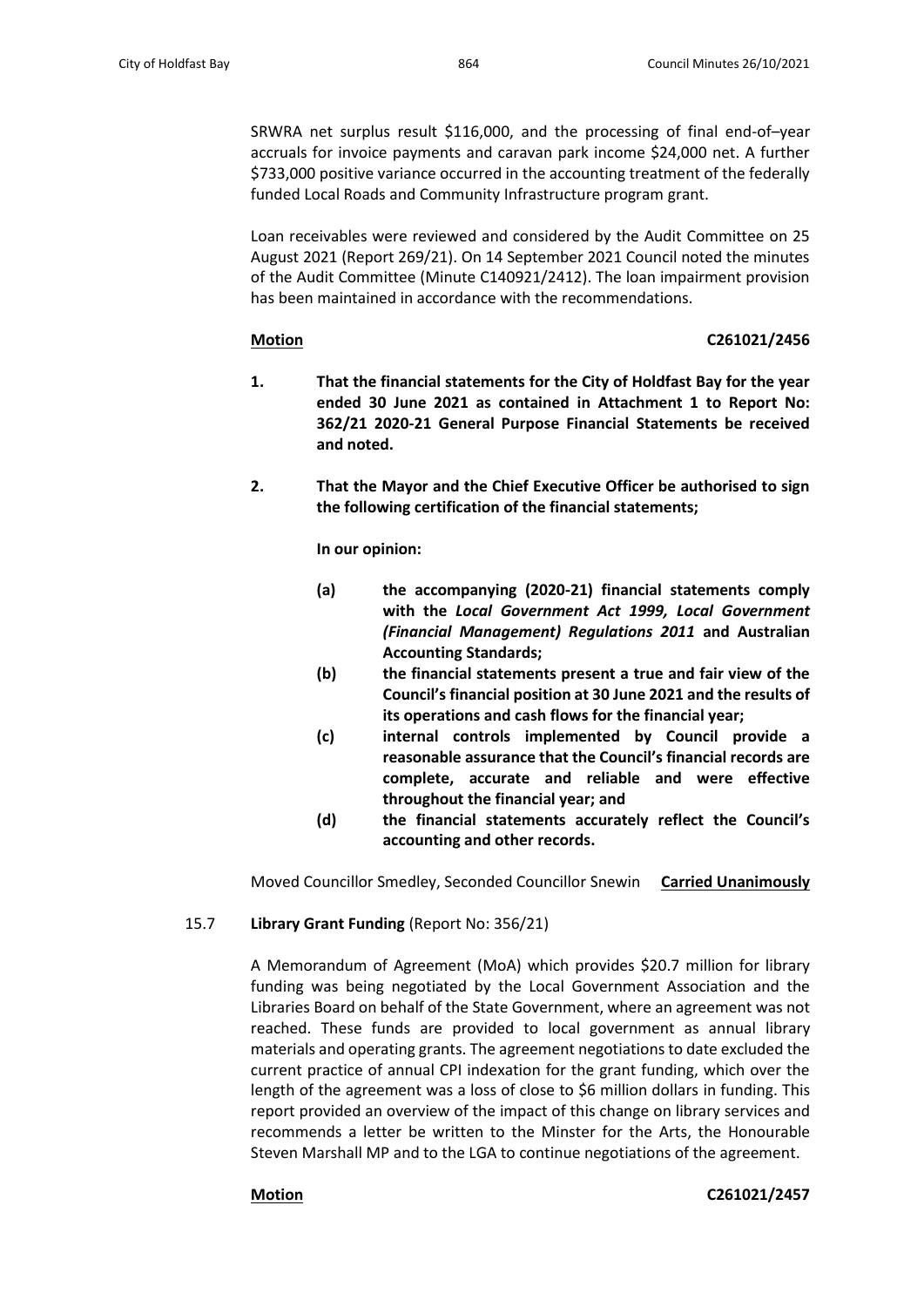**That Council having considered the report:**

- **1. writes to The Honourable Steven Marshall, Minster for the Arts to continue negotiations to reach agreement on the Memorandum of Agreement, include CPI indexing and consider additional funding for the Adult Digital Strategy; and**
- **2. writes to the Local Government Association to continue negotiations to reach agreement on the Memorandum of Agreement, include CPI indexing, and consider additional funding for the Adult Digital Strategy.**

Moved Councillor Clancy, Seconded Councillor Abley **Carried Unanimously**

# 15.8 **2021 New Year's Eve Dry Area - Glenelg** (Report No: 354/21)

Over the years, the extension of the Glenelg Dry Area on New Year's Eve has proven vital in assisting South Australian Police to regulate alcohol related antisocial behaviour in the area, as well as assisting Council in creating a 'familyfriendly' atmosphere on the night.

As a result of this, Administration sought to temporarily extend the boundaries of the Glenelg Long-Term Dry Area for 2021 New Year's Eve to ensure adequate crowd control and prevention of alcohol related anti-social behaviour.

# **Motion C261021/2458**

- **1. That in accordance with Section 131 of the** *Liquor Licensing Act 1997***, Council temporarily extends the boundaries of the Glenelg Dry Zone for 2021 New Year's Eve as outlined in Attachment 1 for the period 6:00pm Friday 31 December 2021 to 6:00am Saturday 1 January 2022; and**
- **2. That the associated boundaries and conditions of the 2021 extension remain the same as in 2020.**

Moved Councillor Patton, Seconded Councillor Abley **Carried**

# 15.9 **2020-21 Annual Report** (Report No: 360/21)

Council's Annual Report is a legislative requirement under Section 131 or the *Local Government Act 1999*. The information contained within the publication provides legislators and the community with assurance that the City of Holdfast Bay is meeting its strategic and governance requirements. The publication also provided a detailed overview of the Council's services and achievements during the year.

The 2020-21 Annual Report has been prepared in accordance with all statutory requirements. The report showed that Council has continued to deliver high quality services and facilities to its community.